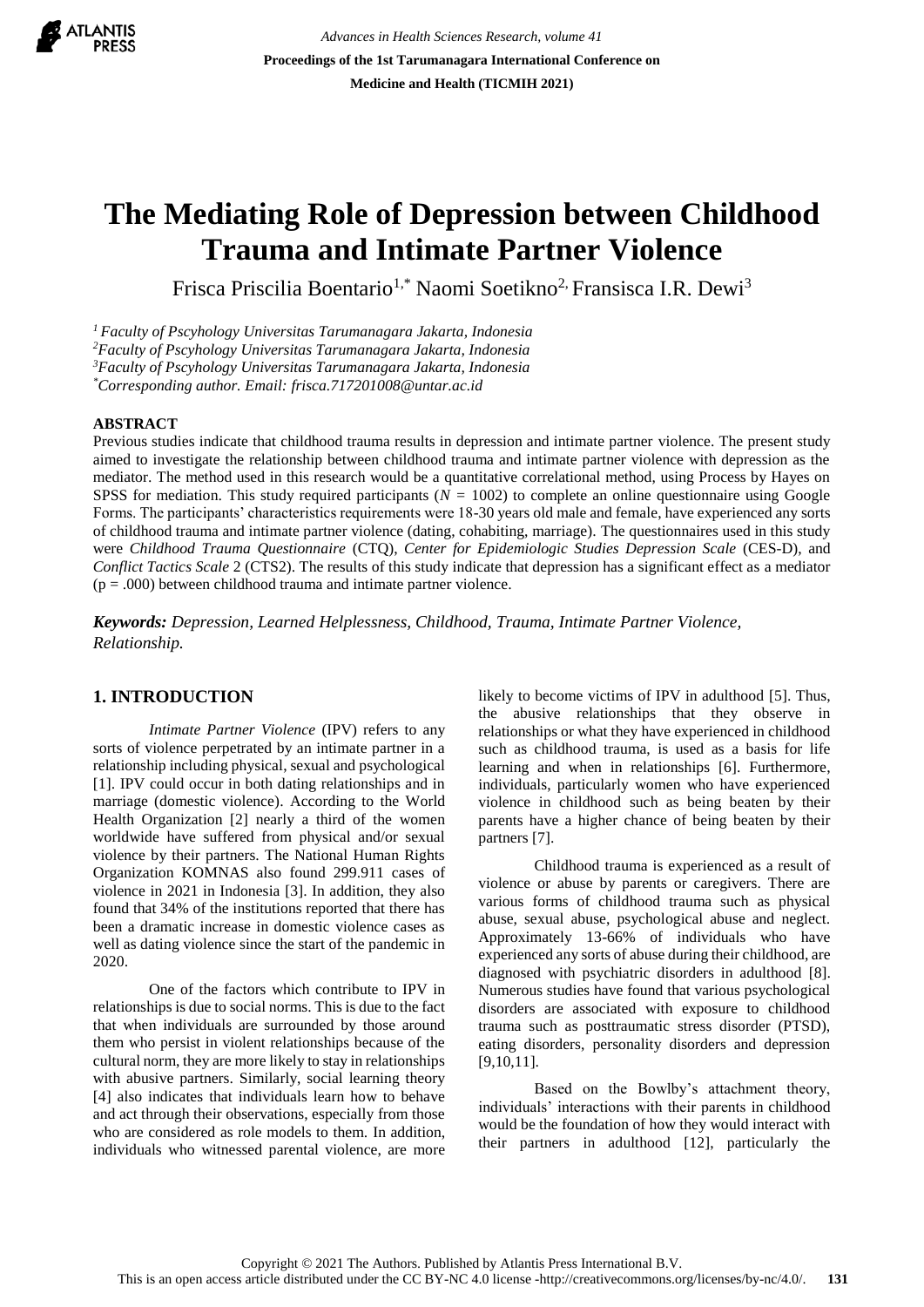mutualistic relationship between the mother and her child. Thus, traumatic experiences such as sexual abuse or violence experienced by a child, would have a massive impact in how a child would interact with other people [13]. Unpleasant childhood experiences could also impair the child's ability to trust others [14], especially since the people that they should trust the most including the parents have betrayed them by doing abusive actions towards them.

One of the main consequences of childhood trauma is depression. Depression refers to a psychological disorder in which individuals feel sad, gloomy, experiencing pessimistic thoughts continuously, feelings of worthlessness, reduced ability to think and have recurring thoughts about committing suicide [15]. Vulnerability Stress Adaption Model [16] assert that individuals who have psychopathologies (depression, anxiety, etc.) are more likely to have poor relationships quality compared to those without psychopathologies.

According to the learned helplessness theory by Seligman [17], when individuals are exposed to repeated trauma and their actions did not seem to make any difference, this results in individuals experiencing helplessness and eventually learn to be helpless in situations that actually have a solution (e.g. violent relationships). Although the learned helplessness theory does not always necessarily describe depression, helplessness is one of the main characteristics of depression. Additionally, individuals with depression tend to have self-blame attribution in relationships [18]. Therefore, individuals with depression are more susceptible to experiencing IPV.

A systematic review [18] also found that although there is no personality pattern that causes someone to become a victim of IPV, individuals with personality traits such as having a low self-esteem, isolated from family and friends, dependency (economically and emotionally), submissive, insecurity and have experienced childhood abuse were more vulnerable to become victims of IPV and more likely to stay in abusive relationships.

Despite the evidences which suggest that childhood trauma results in depression and IPV in adulthood, there has not been any researches, particularly in Indonesia, regarding the role of depression as a factor which links the likelihood of individuals who have experienced childhood trauma and experiencing IPV in adulthood. There are numerous researches which found depression as the result of childhood trauma and IPV, yet most of these researches refer depression as an outcome rather than having a role itself.

# *1.1. Method*

This study used a quantitative method with a correlational research design. This study required participants to take part in one online questionnaire through google form link. Measurements include:

#### *1.1.1. Childhood Trauma*

Childhood Trauma Questionnaire (CTQ) [19] which has been translated to Indonesian [20] was used to measure childhood trauma experienced by participants. CTQ consists of 28 item and measured 5 dimensions, including emotional abuse, physical abuse, sexual abuse, and physical neglect. The 3-item scale range from not true at all to very often true. Since this version has an additional three items on the questionnaire known as the minimization/denial scale (item No. 10, 16 and 22), thus those three items were not included in the final score. The scale has an overall reliability up to a respectable level  $(\alpha)$  $= 0.707$ .

# *1.1.2. Depression*

Center for Epidemiologic Studies Depression Scale (CES-D) [21] was used to measure participants' depressive symptoms. The dimensions measured were depressed affect, positive affect, somatic and interpersonal. The 4-item scale measures the depression ranging from 0 as rarely or not at all (less than a day) to 3 indicates most or all the time (5-7 days). In addition, the overall reliability of the CESD was good ( $\alpha$  = 0.933).

## *1.1.3. Intimate Partner Violence*

Conflict Tactics Scale Revised 2 (CTS-2) [22] was used to measure the intimate partner violence experienced by participants, in particular the CTS2 which has been translated to Indonesian [23]. CTS2 consists of physical, psychological, sexual and negotiation dimensions. The CTS2 which has been adapted consists of 46 items, in which 23 were favorable items (perpertator) and 2 unfavorable items (victim). Initially, the CTS2 has an overall reliability of  $\alpha = 0.416$ . However, 5 items were deleted (unfav8, fav5, fav 13, fav19 dan fav23) which results in an acceptable reliability ( $\alpha$  = 0.642).

## *Statistical Analysis*

All data were analysed using SPSS (SPSS Inc., Chicago, IL, USA), particularly Process by Hayes ('processmacro.org' macro v2.14.) for the mediation analysis. Descriptive statistics were used to determine the characteristics of the sample.

## **2. RESULTS**

The participants ranged in age from 18 to 30. The majority of participants were female (79%) compared to male (21%). The majority of the participants who have experienced IPV were 18 years (14.5%) and 20 years (13.6%), have not gotten married (80.9%), had high school education (62.5%), students (42%), lived with family (64.1%) and have only been in a relationship with the perpetrator for less than a year (44.2%).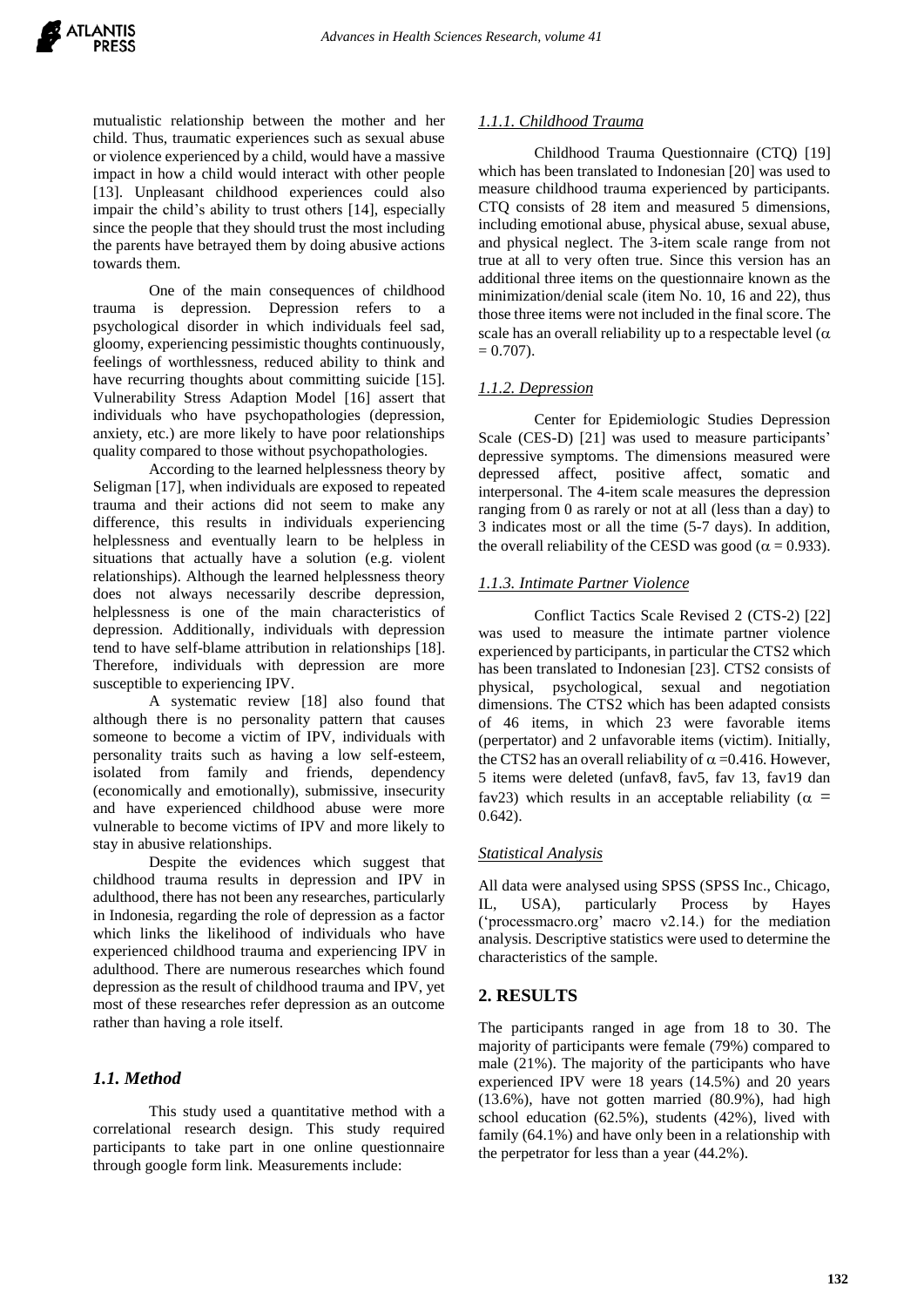The results also indicate that the most common type of childhood trauma experienced by participants were both physical abuse (31.4%) and sexual abuse (27.5%), whereas physical neglect was the least commonly experienced childhood trauma (0.6%).

The Pearson's Correlation table for all of the variables and dimensions are presented in Table 1. IPV, depression and childhood trauma were positively correlated ( $p <$ .01). However, IPV is only significantly correlated with sexual abuse within the childhood trauma dimension. Thus, individuals who have experienced sexual abuse during their childhood, highly correlated with the tendency to experience IPV in adulthood ( $p < .01$ ). IPV is also significantly correlated with all of the dimensions within depression, which suggests that the more individuals experience depression, the higher their chances are on experiencing IPV.

Childhood trauma significantly correlates with almost all dimensions except psychological aggression and sexual violence within IPV ( $p > .05$ ). In addition, childhood trauma has the highest correlation with emotional abuse experienced in childhood. Thus, the more individuals experience emotional abuse from parents or caregivers, the higher the level of trauma experienced in childhood.

On the contrary, the results indicate that emotional neglect is negatively correlated with childhood trauma, emotional abuse and sexual abuse ( $p < .01$ ). This suggests that individuals do not experience violence such as emotional abuse and sexual abuse, as their parents do not pay attention to them. Similarly, negotiation dimension also negatively correlated with emotional neglect ( $p < .05$ ), which suggests that the higher the negotiation skills that individuals have, the more likely they would be able to overcome issues with their partners.

A mediation analysis using Process by Hayes was performed and the results indicate that childhood trauma significantly explains 21.05% of the variance in depression ( $p = .000$ ). A significant relationship between childhood trauma and IPV were found. Therefore, as childhood trauma increases, IPV also increases. Additionally, mediation effect was found as the direct effect (.4150) is larger compared to the indirect effect (.2437) which suggests that a mediation effect was found.

Overall, the mediation analysis suggests that depression has a significant role as a mediator between childhood trauma and IPV ( $p < .01$ ).

#### **3. DISCUSSION**

This research supported the hypothesis that depression has a significant role as a mediator between childhood trauma and IPV. Thus, individuals who have experienced childhood trauma, would experience depression and this contributes to the likelihood of experiencing abusive relationships in adulthood.<br>According to the develo

to the developmental psychopathology's perspective, experiences experienced by individuals in childhood, particularly the ones which are related to interpersonal relationships, could have a massive impact in individuals and persists until adulthood [24]. Thus, when individuals experienced childhood trauma such as being physically abused, the experience would be internalized and taught individuals that violence and aggression are an acceptable thing to do in a relationship [25].

The findings of this study supported Seligman's Learned Helplessness theory [17] which claims that when individuals were abused in childhood, the traumatic experience would reduce their abilities regarding what to expect in a relationship [26]. Consequently, depression relates to feeling of worthlessness and helplessness [27], which then makes individuals vulnerable in relationships. As depression results due to a negative core beliefs or schema that individuals have regarding themselves, the world and the future [28], poor parenting has a tremendous impact on the individuals' development of core beliefs [29].

In contrast, individuals are more likely to develop insecure avoidant attachment when they are emotionally neglected by their parents or caregivers. Ainsworth [30] claims that infants with *insecure avoidant attachment* tend to not seek closeness and even avoid their caregivers.

One of the strengths of CTS2 is that it allows researchers to measure both the victim as well as the partner's aggression, particularly since CTS2 is divided into two dimensions both the perpetrator (unfavorable)

| Dimensi                                                                                                              | Mean   | SD    |                      | 2                    | 3                    | 4                    | 5                    | 6                    |                      | 8                   | 9                    | 10     | 11                  | 12    | 13                   | 14                   | 15    | 16    |
|----------------------------------------------------------------------------------------------------------------------|--------|-------|----------------------|----------------------|----------------------|----------------------|----------------------|----------------------|----------------------|---------------------|----------------------|--------|---------------------|-------|----------------------|----------------------|-------|-------|
| <b>IPV</b><br>1.000<br>94.974<br>10.891<br>Table, 1. Correlation table between Childhood Trauma, Depression and IPV. |        |       |                      |                      |                      |                      |                      |                      |                      |                     |                      |        |                     |       |                      |                      |       |       |
| <b>TRAUMA</b>                                                                                                        | 49.507 | 5.613 | .131''               | .352"                | 1.000                |                      |                      |                      |                      |                     |                      |        |                     |       |                      |                      |       |       |
| Emotional<br>Abuse                                                                                                   | 7.084  | 2.070 | .055                 | .582"*               | $.665$ <sup>**</sup> | 1.000                |                      |                      |                      |                     |                      |        |                     |       |                      |                      |       |       |
| Physical Abuse                                                                                                       | 8.680  | 1.617 | .038                 | $-0.003$             | .615'''              | 248"                 | 1.000                |                      |                      |                     |                      |        |                     |       |                      |                      |       |       |
| Sexual Abuse                                                                                                         | 7.685  | 2.692 | .163''               | .395"*               | .623                 | $.573$ **            | .093                 | 1.000                |                      |                     |                      |        |                     |       |                      |                      |       |       |
| Emotional<br>Neglect                                                                                                 | 10.376 | 2.766 | $-018$               | $-558$               | $-.107"$             | $-650$               | $.185$ <sup>**</sup> | $-293"$              | 1.000                |                     |                      |        |                     |       |                      |                      |       |       |
| <b>Physical Neglect</b>                                                                                              | 8.459  | 1.289 | .008                 | .037                 | $.419$ <sup>**</sup> | .069'                | $.203$ <sup>**</sup> | .084                 | .113                 | 1.000               |                      |        |                     |       |                      |                      |       |       |
| Negotiation                                                                                                          | 24.705 | 4.223 | $.705$ <sup>**</sup> | $.151$ <sup>**</sup> | .121''               | 080                  | .006                 | $.174$ <sup>**</sup> | $-076$               | .029                | 1.000                |        |                     |       |                      |                      |       |       |
| Psychological<br>Agression                                                                                           | 25.226 | 4.153 | .409"*               | .046                 | .032                 | .040                 | $-0.06$              | .048                 | $-033$               | $-0.004$            | $.177$ <sup>**</sup> | 1.000  |                     |       |                      |                      |       |       |
| Physical Assault                                                                                                     | 26.513 | 4.839 | .553**               | $.097$ <sup>**</sup> | $.131$ <sup>**</sup> | .060                 | .065''               | .177''               | $-0.026$             | .015                | .262                 | $-148$ | 1.000               |       |                      |                      |       |       |
| Kekerasan<br>Seksual                                                                                                 | 15.616 | 2.985 | .505"*               | .028                 | .023                 | .008                 | $-002$               | .019                 | .021                 | $-022$              | .298"*               | 258"   | $.073$ <sup>*</sup> | 1.000 |                      |                      |       |       |
| Depressed<br>Affect                                                                                                  | 9.942  | 4.871 | .087''               | $.931$ "             | .297                 | .544"                | $-043$               | 364"                 | $-550$ <sup>**</sup> | .017                | $.134$ <sup>**</sup> | .048   | .065''              | .029  | 1.000                |                      |       |       |
| <b>Positive Affect</b>                                                                                               | 5.860  | 3.133 | .107''               | .890"                | $.352$ <sup>**</sup> | .525**               | .020                 | .349"                | $-463$               | $.071$ <sup>*</sup> | $.154$ <sup>**</sup> | .048   | .093                | .030  | $.777$ **            | 1.000                |       |       |
| Somatic                                                                                                              | 10.796 | 4.970 | $.105$ <sup>**</sup> | .950                 | .347"                | .559**               | .014                 | .397"                | $-535"$              | .032                | $.154$ <sup>**</sup> | .029   | .118''              | .023  | .834**               | $.784$ <sup>**</sup> | 1.000 |       |
| Interpersonal                                                                                                        | 3.385  | 1.810 | $.082$ <sup>**</sup> | .897**               | .265                 | $.516$ <sup>**</sup> | $-031$               | .333**               | $-527"$              | $-0.016$            | .121''               | .063'  | .072                | .034  | $.831$ <sup>**</sup> | .753"                | .818  | 1.000 |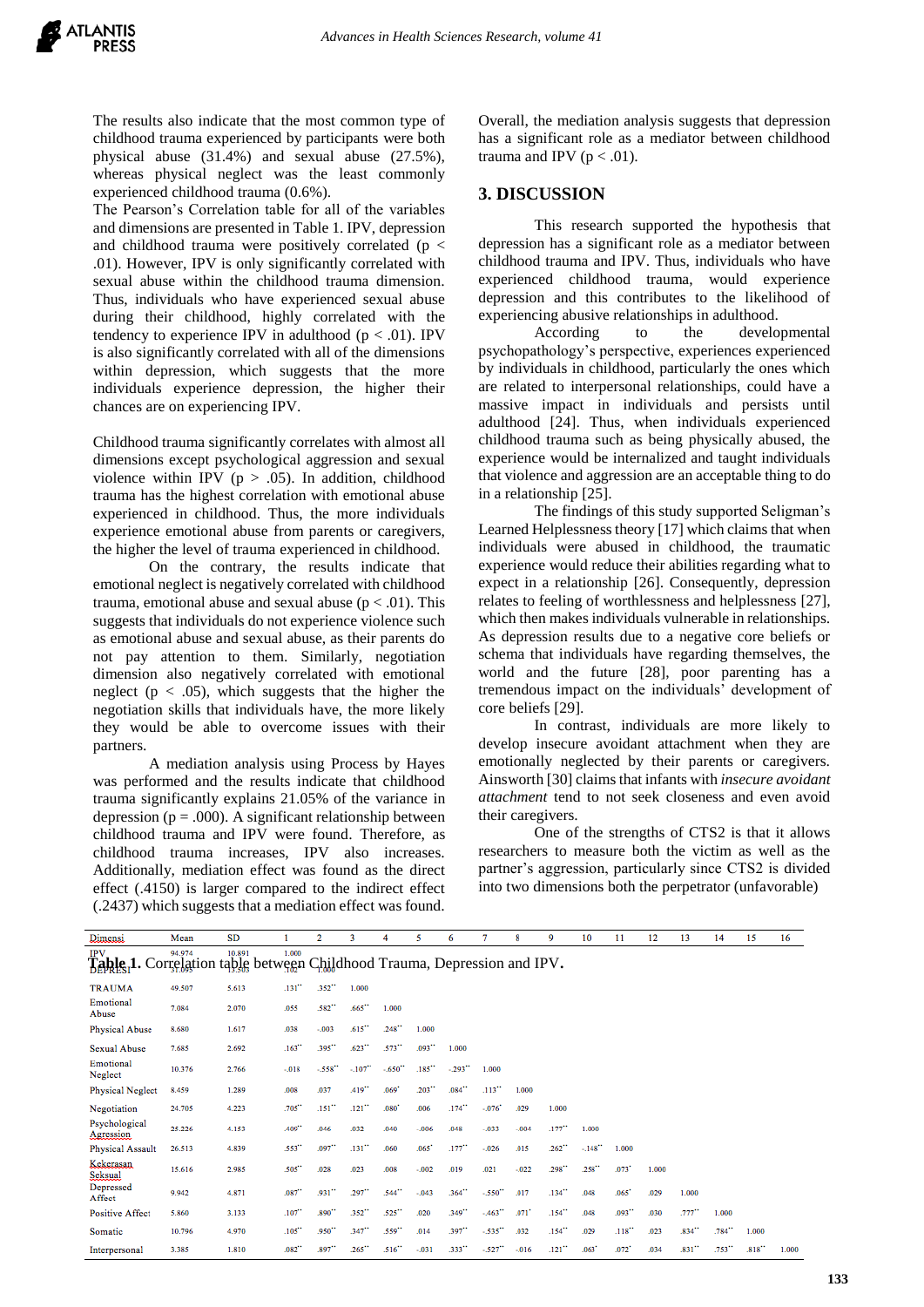and victim (favorable). This is particularly helpful for researchers in determining whether the relationship is unilateral (violence only been done by one person) or bilateral (done by both) [31].

The most common type of violence found in relationships would be both-violent couples (54%) compared to one violent person in the relationship (24%) [32]. Although some researchers have found that one of the violence done by one partner, particularly by women, was actually a self defence [33,34], yet women could also be just as violent as men nor men could also claim using violence as a self-defence just to justify their action [35]. Therefore, researchers should be aware of interpreting the results of CTS2.

Another factor which could contribute to IPV would be the influence of cultural socialization, particularly since men and women have been socialized differently growing up based on their gender roles in countries such as Indonesia [36]. This is due to the fact that men are considered to have a more traditional role as a bread wiener and more dominant compared to women [37], whereas women are socialized to have a more passive approach in behaving [38]. As a result, countries which emphasize on the paternalistic role tend to have the highest IPV rates compared to countries which do not have the paternalistic culture [39].

This study has several limitations. One of the limitations would be that there is a possibility that participants have the tendency to underestimate or overestimate their childhood experiences compared to the actual events [40]. Therefore, future researchers are encouraged to do probing in addition to the questionnaires in order to double check participants' past experiences. Moreover, social desirability might have taken place, as the questionnaire was advertised through the social media which announced that the five lucky participants would win 50 thousand rupiah. Therefore, in order to reduce this effect, future research should also revise some of the sentences or words used in order to make the research topic less obvious.

# **4. CONCLUSION**

In conclusion, the overall results of this study supported the hypothesis that depression has a significant role as a mediator between childhood trauma and IPV experienced in adulthood. This research is also consistent the learned helplessness theory which suggests that childhood trauma leads to depression and make individuals more prone in experiencing IPV. Therefore, depression is not just an outcome, but also plays a role in contributing to the likelihood of individuals experiencing IPV.

#### **ACKNOWLEDGMENT**

The authors would like to appreciate to everyone who helped make this research possible.

#### **REFERENCES**

- [1] Dixon, L., & Graham-Kevan, N. (2011). Understanding the nature and etiology of intimate partner violence and implications for practice and policy. Clinical Psychology Review, 31, 1145-1155.
- [2] World Health Organization. (2013). *Responding to intimate partner violence and sexual violence against women: WHO clinical and policy guidelines*. World Health Organization.
- [3] Perempuan, K., & Tahunan, C. (2020). Komnas Perempuan. *Retrieved from komnasperempuan. go. id: https://www. komnasperempuan. go. id/readnews-menemukenali-kekerasan-dalam-rumahtangga-kdrt*.
- [4] Bandura, A., & McClelland, D. C. (1977). *Social learning theory* (Vol. 1). Prentice Hall: Englewood cliffs.
- [5] Madruga, C. S., Viana, M. C., Abdalla, R. R., Caetano, R., & Laranjeira, R. (2017). Pathways from witnessing parental violence during childhood to involvement in intimate partner violence in adult life: The roles of depression and substance use. *Drug and alcohol review*, *36*(1), 107-114.
- [6] Morris, A. M., Mrug, S., & Windle, M. (2015). From family violence to dating violence: Testing a dual pathway model. *Journal of youth and adolescence*, *44*(9), 1819-1835.
- [7] Jewkes, R., Levin, J., & Penn-Kekana, L. (2002). Risk factors for domestic violence: findings from a South African cross-sectional study. *Social science & medicine*, *55*(9), 1603-1617.
- [8] Grubaugh, A. L., Zinzow, H. M., Paul, L., Egede, L. E., & Frueh, B. C. (2011). Trauma exposure and posttraumatic stress disorder in adults with severe mental illness: A critical review. *Clinical psychology review*, *31*(6), 883-899.
- [9] Adams, J., Mrug, S., & Knight, D. C. (2018). Characteristics of child physical and sexual abuse as predictors of psychopathology. *Child abuse & neglect*, *86*, 167-177.
- [10] Boroujerdi, F. G., Kimiaee, S. A., Yazdi, S. A. A., & Safa, M. (2019). Attachment style and history of childhood abuse in suicide attempters. *Psychiatry research*, *271*, 1-7.
- [11] Danese, A., & Tan, M. (2014). Childhood maltreatment and obesity: systematic review and meta-analysis. *Molecular psychiatry*, *19*(5), 544- 554.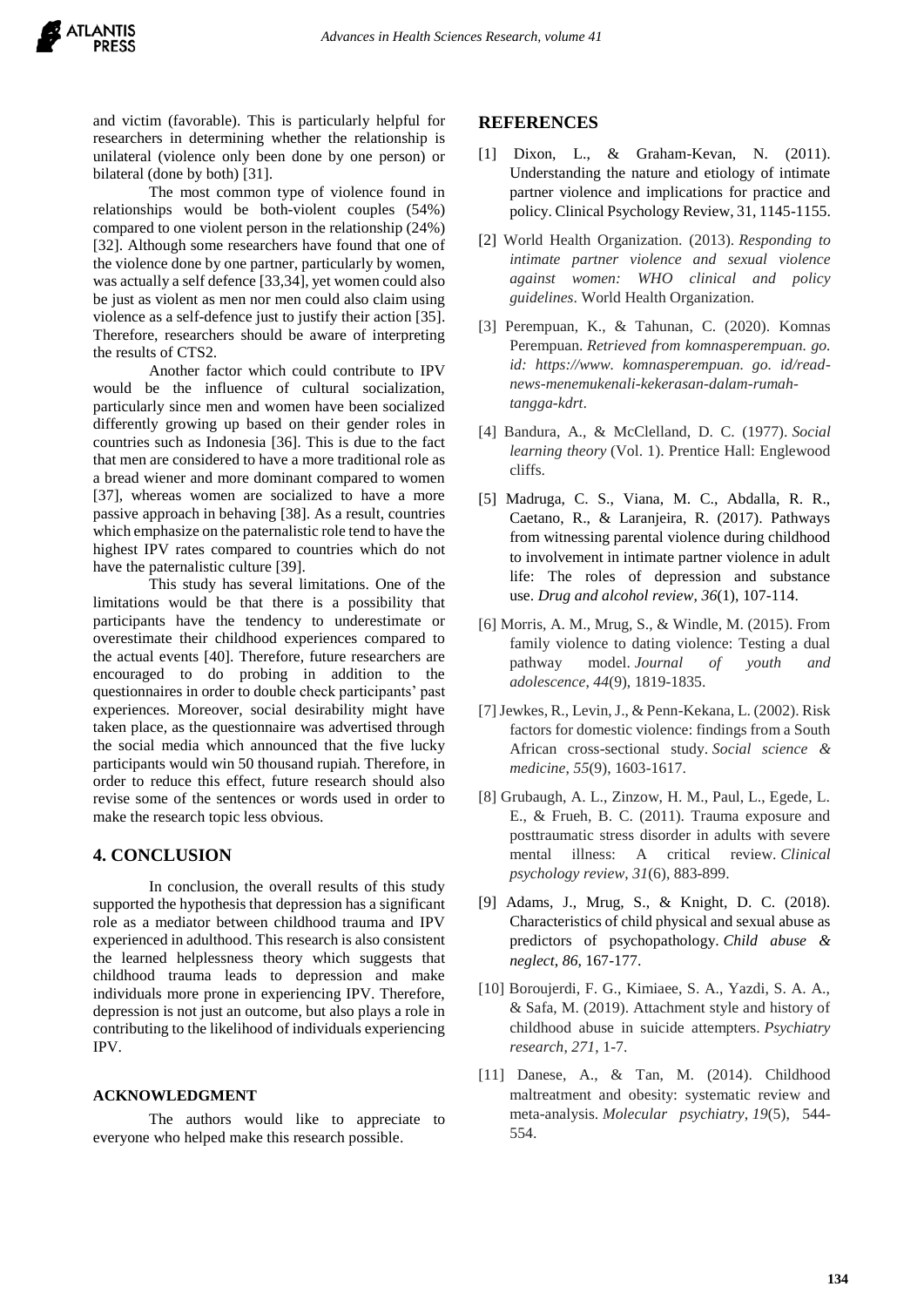

- [12] Bowlby, J. (1982). Attachment and loss: retrospect and prospect. *American journal of Orthopsychiatry*, *52*(4), 664.
- [13] Van Nieuwenhove, K., & Meganck, R. (2019). Interpersonal features in complex trauma etiology, consequences, and treatment: a literature review. *Journal of Aggression, Maltreatment & Trauma*, *28*(8), 903-928.
- [14] Freyd, J. J. (1996). Betrayal trauma. *Encyclopedia of psychological trauma*, 76.
- [15] Colman, A. M. (2015). *A dictionary of psychology*. Oxford University Press, USA.
- [16] Marshall, A. D., Jones, D. E., & Feinberg, M. E. (2011). Enduring vulnerabilities, relationship attributions, and couple conflict: An integrative model of the occurrence and frequency of intimate partner violence. *Journal of family psychology*, *25*(5), 709.
- [17]Seligman, M. E. (1972). Learned helplessness. *Annual review of medicine*, *23*(1), 407-412.
- [18] Pereira, M. E., Azeredo, A., Moreira, D., Brandão, I., & Almeida, F. (2020). Personality characteristics of victims of intimate partner violence: A systematic review. *Aggression and violent behavior*, 101423.
- [19] Bernstein D, & Fink L (1998). Trauma masa kecil questionnaire: A retrospective self-report manual. San Antonio, TX: The Psychological Corporation.
- [20] Rahma, Alsarhi, K., Prevoo, M. J., Alink, L. R., & Mesman, J. (2018). Predictors of sensitive parenting in urban slums in Makassar, Indonesia. *Attachment & human development*, 1-9.
- [21] Radloff, L.S. (1977) 'The CES-D scale: A self report depression scale for research in the general population'. Applied Psychological Measurement 1: 385-401.
- [22] Straus, M. A., Hamby, S. L., Boney-McCoy, S., & Sugarman, D. B. (1996). The Revised Conflict Tactics Scales (CTS-2): Development and preliminary psychometric data. *Journal of Family Issues*, *17*, 283-316.
- [23] Putri, Y. Z. (2012). *Hubungan antara kekerasan dalam pacaran dan self-esteem pada perempuan dewasa muda*. [http://lib.ui.ac.id/naskahringkas/2015-08/S44811](http://lib.ui.ac.id/naskahringkas/2015-08/S44811-yuanita%20zandy%20putri) [yuanita%20zandy%20putri.](http://lib.ui.ac.id/naskahringkas/2015-08/S44811-yuanita%20zandy%20putri)
- [24] Cicchetti, D., & Toth, S. L. (2009). The past achievements and future promises of developmental psychopathology: The coming of age of a

discipline. *Journal of Child Psychology and Psychiatry*, *50*(1‐2), 16-25.

- [25] Waters, E., & Cummings, E. M. (2000). A secure base from which to explore close relationships. *Child development*, *71*(1), 164-172.
- [26] Pratchett, L. C., & Yehuda, R. (2011). Foundations of posttraumatic stress disorder: does early life trauma lead to adult posttraumatic stress disorder?. *Development and psychopathology*, *23*(2), 477-491.
- [27] Grinker, R. R., Miller, J., Sabshin, M., Nunn, R., & Nunnally, J. C. (1961). The phenomena of depressions.
- [28] Beck, A. T. (1983). Cognitive therapy of depression: New perspectives. *Treatment of depression: Old controversies and new approaches*.
- [29] Young, J. E., Klosko, J. S., & Weishaar, M. E. (2003). Schema therapy. *New York: Guilford*, *254*.
- [30] Ainsworth, M. D. (1963). The development of infant-mother interaction among the Ganda. *Determinants of infant behavior*, 67-112.
- [31] Straus, M. A. (2012). Blaming the messenger for the bad news about partner violence by women: The methodological, theoretical, and value basis of the purported invalidity of the Conflict Tactics Scales. *Behavioral sciences & the law*, *30*(5), 538- 556.
- [32] Douglas, E. M. (2016). A tribute to Murray a. Straus. *Journal of Family Violence*, *31*(8), 927-930. https://doi.org/10.1007/s10896-016- 9891-2.
- [33] Archer, J. (2000). Sex differences in aggression between heterosexual partners: a meta-analytic review. *Psychological bulletin*, *126*(5), 651.
- [34] White, J. W., Smith, P. H., Koss, M. P., & Figueredo, A. J. (2000). Intimate partner aggression—what have we learned? Comment on Archer (2000).
- [35] Babcock, J. C., Snead, A. L., Bennett, V. E., & Armenti, N. A. (2019). Distinguishing subtypes of mutual violence in the context of self-defense: Classifying types of partner violent couples using a modified Conflict Tactics Scale. *Journal of family violence*, *34*(7), 687-696.
- [36] Saxe, G., & Wolfe, J. (1999). Gender and posttraumatic stress disorder.
- [37] Norris, F. H., Perilla, J. L., Ibañez, G. E., & Murphy, A. D. (2001). Sex differences in symptoms of posttraumatic stress: Does culture play a role?. *Journal of Traumatic Stress*, *14*(1), 7-28.